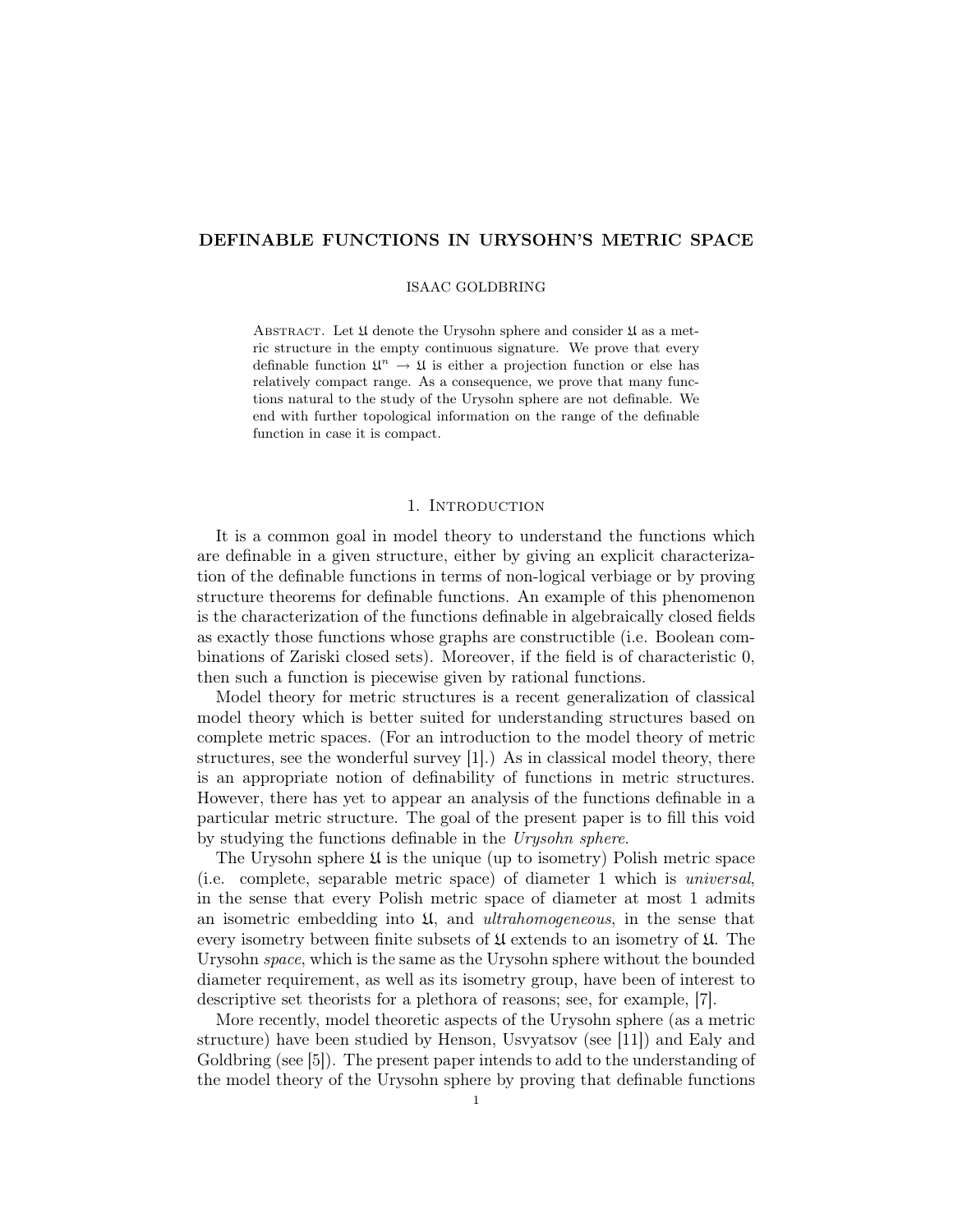#### 2 ISAAC GOLDBRING

 $\mathfrak{U}^n \to \mathfrak{U}$  are either projection functions or else have a relatively compact range of a very special nature. This structure theorem is the content of Section 2 below. In Section 3, we study some consequences of our structure theorem. In particular, we prove that many of the functions which appear naturally in the geometry of the Urysohn sphere are not definable. We also show that there are no definable group operations on  $\mathfrak{U}$ . Finally, in Section 4, we prove some topological properties of the range of a definable function in case it is relatively compact.

I would like to thank Julien Melleray for many helpful discussions concerning the geometry of the Urysohn space.

## Notations and Background

In the remainder of this introduction we establish some conventions as well as collect facts about definable functions that we will need for the main results.

Fix a metric space M. For  $A \subseteq M$ , we let  $\overline{A}$  (resp. int(A)) denote the closure (resp. interior) of A in M. For  $a \in M$  and  $r \in \mathbb{R}^{>0}$ , we let  $B_M(a;r)$ (resp.  $\bar{B}_M(a;r)$ ) denote the open (resp. closed) ball in M centered at a of radius r. We let  $\mathrm{id}_M$  denote the identity function  $M \to M$ .

We let  $\mathfrak U$  denote the Urysohn sphere and consider it as a structure in the empty bounded metric signature, that is the bounded metric signature consisting only of the metric symbol d, which is assumed to satisfy  $d \leq 1$ . It is known that Th $(\mathfrak{U})$  admits quantifier elimination (see [11]). We let U denote an  $\omega_1$ -universal domain for Th( $\mathfrak{U}$ ) and we view  $\mathfrak{U}$  as an elementary substructure of  $\mathbb U$ . Note that  $\mathfrak U$  is closed in  $\mathbb U$  since  $\mathfrak U$  is complete. Also note that  $\omega_1$ -saturation implies that any closed ball in U (including U itself) is not separable. We equip  $\mathbb{U}^n$  with the maximum metric, that is, for  $a =$  $(a_1, \ldots, a_n), b = (b_1, \ldots, b_n) \in \mathbb{U}^n$ , we have

$$
d(a,b) = \max_{1 \le i \le n} d(a_i, b_i).
$$

For all  $i \in \{1, \ldots, n\}$ , we let  $\pi_i : \mathbb{U}^n \to \mathbb{U}$  denote the projection map onto the  $i^{\text{th}}$  coordinate.

Recall that, for  $A \subseteq \mathfrak{U}$ , a function  $f : \mathfrak{U}^n \to \mathfrak{U}$  is A-definable if there is a countable sequence of formulae  $(\varphi_k(x, y) \mid k < \omega)$  with parameters from A such that the intepretations of the  $\varphi_k$ 's in  $\mathfrak{U}$ , which are functions  $\varphi_k^{\mathfrak{U}}: \mathfrak{U}^{n+1} \to [0,1],$  converge uniformly to the function  $d(f(x), y)$ . Since each  $\varphi_k$  can only mention a finite number of elements of A, we can always take A to be countable. The sequence of functions  $(\varphi_k^{\mathbb{U}})$  $_{k}^{\mathbb{U}}$ ) will also converge uniformly to a predicate, whose zeroset is the graph of a function, which we denote by  $\tilde{f}: \mathbb{U}^n \to \mathbb{U}$  and call the natural extension of f to  $\mathbb{U}$ . By the construction of  $\tilde{f}$ , it is clear that  $\tilde{f}$  is also an A-definable function. Both f and  $\tilde{f}$  are uniformly continuous and we will let  $\Delta : (0,1] \rightarrow (0,1]$  denote a modulus of uniform continuity for both f and f. (For proofs of all of these facts,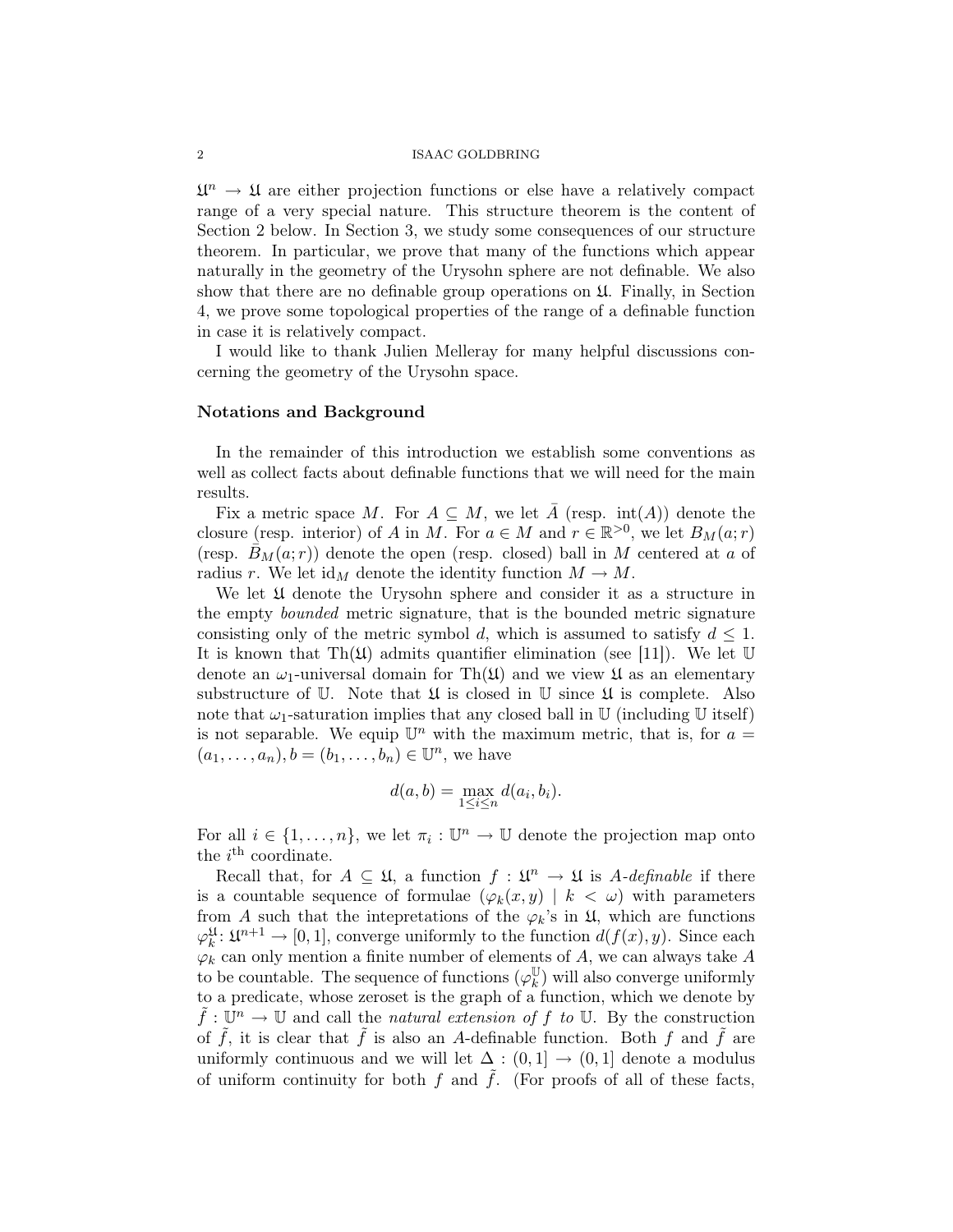see Section 9 of [1].) Finally, if X is a definable subset of  $\mathbb{U}^n$ , then, by  $\omega_1$ saturation,  $\hat{f}(X)$  is a closed subset of U. (In fact,  $\hat{f}(X)$  is a definable subset of U, although we will not need this fact; see [2], Lemma 1.20.)

As in classical model theory, if  $f: \mathfrak{U}^n \to \mathfrak{U}$  is A-definable, then, for all  $x \in \mathbb{U}^n$ , we have  $\tilde{f}(x) \in \text{dcl}(Ax)$ . However, Henson proved that  $\text{dcl}(B) =$  $\text{acl}(B) = \overline{B}$  for any  $B \subseteq \mathbb{U}$ . (For a proof of this last fact, see Fact 5.3 of [5].) Thus, for  $x = (x_1, \ldots, x_n) \in \mathbb{U}^n$ , we have  $\tilde{f}(x) \in \bar{A} \cup \{x_1, \ldots, x_n\}$ . This last fact is the key ingredient in the proof of our structure theorem.

#### 2. Structure Theorem for Definable Functions

Before we prove our main structure theorem for definable functions, we need a few preparatory lemmas. Recall that a metric space M is said to be finitely injective if whenever  $a_1 \ldots, a_n \in M$  and  $\{a_1, \ldots, a_n, a\}$  is an abstract one-point metric extension of  $\{a_1, \ldots, a_n\}$ , then there is  $a' \in M$  such that  $\{a_1, \ldots, a_n, a\}$  is isometric to  $\{a_1, \ldots, a_n, a'\}.$ 

**Lemma 2.1.** Suppose that  $(x_i | i < \omega)$  is a sequence from U and  $(r_i | i < \omega)$ is a sequence from  $\mathbb{R}^{>0}$ . Let  $B = \bigcup_{i<\omega} B_{\mathbb{U}}(x_i;r_i)$ . Then  $\mathbb{U} \setminus B$  is finitely injective.

*Proof.* Fix  $a_1, \ldots, a_n \in \mathbb{U} \setminus B$  and let  $\{a_1, \ldots, a_n, a\}$  be a one-point metric extension of  $\{a_1, \ldots, a_n\}$ . By  $\omega_1$ -saturation, it suffices to prove that, for any  $m < \omega$ , the partial type

 $\Gamma = \{d(x, a_i) = d(a, a_i) \mid 1 \leq i \leq n\} \cup \{d(x, x_i) \geq r_i \mid 1 \leq i \leq m\}$ 

is finitely satisfiable in U. Consider the one-point metric exension

 ${a_1, \ldots, a_n, x_1, \ldots, x_m, x}$ 

of  $\{a_1, \ldots, a_n, x_1, \ldots, x_m\}$  given by:

•  $d(x, a_i) = d(a, a_i)$  for each  $i \in \{1, ..., n\}$ , and

•  $d(x, x_i) = \min_{1 \leq k \leq n} (d(a, a_k) + d(a_k, x_i))$  for each  $j \in \{1, ..., m\}$ .

Then since  $\mathbb U$  is finitely injective, we can find  $a' \in \mathbb U$  realizing this extension. Since  $d(a', x_j) \ge \min_{1 \le k \le n} d(a_k, x_j) \ge r_j$ , it follows that  $\Gamma$  is finitely satisfiable.  $\Box$ 

We will only need a consequence of the preceding lemma, namely that  $\mathbb{U}\backslash B$ is path-connected. (To see how finite injectivity implies path-connectedness, see Sections 3 and 4 of [7].) We will actually need path-connectedness of the complement of countably many balls in higher dimensions, which is the subject of our next lemma. Let  $\epsilon_0$  be a positive real number such that  $\mathbb U$ cannot be covered by finitely many balls of radius  $\epsilon_0$ .

**Lemma 2.2.** Suppose that  $((x_1^i, \ldots, x_n^i) \mid i < \omega)$  is a sequence from  $\mathbb{U}^n$ . Suppose that  $(r_i \mid i < \omega)$  is a sequence from  $\mathbb{R}^{>0}$  such that  $r_i < \epsilon_0$  for each  $i \leq \omega$ . Let  $B = \bigcup_{i \leq \omega} B_{\mathbb{U}^n}((x_1^i, \ldots, x_n^i); r_i)$ . Then  $\mathbb{U}^n \setminus B$  is path-connected.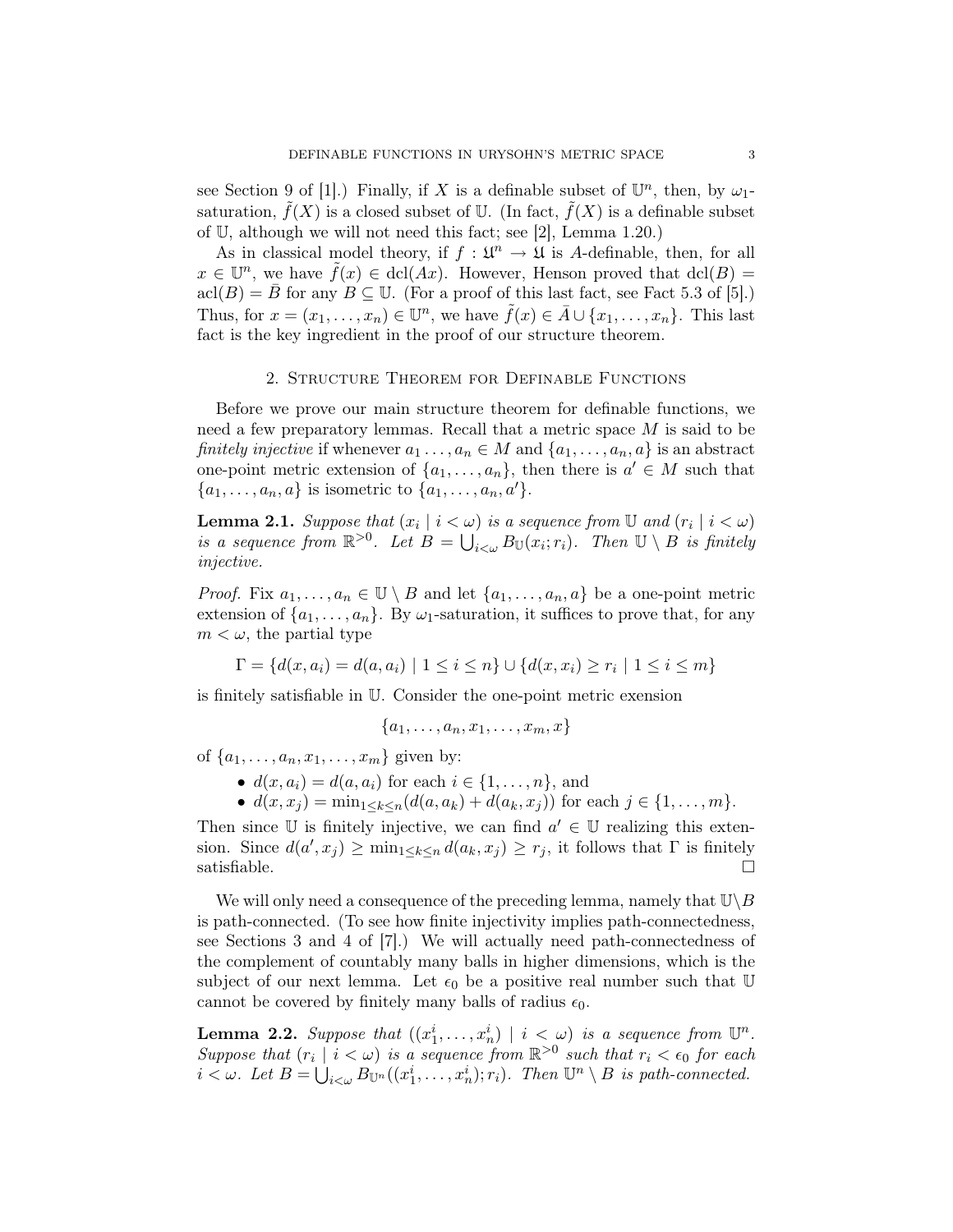#### 4 ISAAC GOLDBRING

*Proof.* Fix  $a, b \in \mathbb{U}^n \setminus B$ . Then for every  $i < \omega$ , there are  $j, k \in \{1, ..., n\}$ such that  $d(a_j, x_j^i), d(b_k, x_k^i) \geq r_i$ . For each  $j \in \{1, ..., n\}$ , let  $c_j \in \mathbb{U} \setminus \mathbb{U}$  $\bigcup_{i<\omega} B_{\mathbb{U}}(x_j^i; r_i)$ ; this is possible by saturation and the assumption on the  $r_i$ . For each  $j \in \{1, \ldots, n\}$ , let  $\Phi_j : [0, 1] \to \mathbb{U}$  be a continuous path connecting  $a_j$  to  $c_j$  such that, for all  $i < \omega$ , if  $d(a_j, x_j^i) \ge r_i$ , then  $\Phi_j(s) \notin B_{\mathbb{U}}(x_j^i; r_i)$  for all  $s \in [0,1]$ ; this is possible by Lemma 2.1. Let  $\Phi = (\Phi_1, \ldots, \Phi_n) : [0,1] \rightarrow$  $\mathbb{U}^n$ . Then  $\Phi$  is a continuous path connecting  $(a_1, \ldots, a_n)$  to  $(c_1, \ldots, c_n)$  which remains in  $\mathbb{U}^n \setminus B$ . One can connect  $(c_1, \ldots, c_n)$  to  $(b_1, \ldots, b_n)$  in a similar manner. Concatenating these two paths yields the desired result.

**Lemma 2.3.** Suppose that F is a closed subset of  $\mathbb{U}^n$  and G is a closed, separable subset of F for which  $F \setminus G \subseteq \text{int}(F)$ . Then either  $F = G$  or  $F=\mathbb{U}^n$ .

*Proof.* Suppose  $F \neq G$ . Let  $y \in F \setminus G$ . Let  $0 < r < \min(d(y, G), \epsilon_0)$ . Cover  $G$  with countably many balls of radius  $r$  and call the union of these balls B. Set  $Y = \mathbb{U}^n \setminus B$ , which is path-connected by the previous lemma. Now  $F \cap Y = \text{int}(F) \cap Y$  is a nonempty, clopen subset of Y, implying that  $F \cap Y = Y$ . It follows that  $Y \subseteq F$ . Since r can be taken to be arbitrarily small, this shows that  $\mathbb{U}^n \setminus G \subseteq F$ , whence  $F = \mathbb{U}^n$ .

For the rest of this section,  $A$  denotes a countable subset of  $\mathfrak U$ . We are now ready to state the main theorem on definable functions.

**Theorem 2.4.** If  $f : \mathfrak{U}^n \to \mathfrak{U}$  is an A-definable function, then either:

- (1)  $\tilde{f}(\mathbb{U}^n)$  is a compact subset of  $\bar{A}$ , or
- (2)  $\tilde{f} = \pi_i$  for some  $i \in \{1, \ldots, n\}.$

Our first lemma shows that compactness of the image of  $\tilde{f}$  follows from the image of  $\tilde{f}$  being contained in  $\bar{A}$ .

**Lemma 2.5.** Suppose that  $\tilde{f}(\mathbb{U}^n) \subseteq \overline{A}$ . Then  $\tilde{f}(\mathbb{U}^n)$  is compact.

*Proof.* Since  $\tilde{f}(\mathbb{U}^n)$  is closed (and hence complete), it suffices to show that  $\tilde{f}(\mathbb{U}^n)$  is totally bounded. Fix  $\delta > 0$ . Let  $(a_i | i < \omega)$  enumerate A. Let  $\varphi(x, y)$  be a formula such that  $|\varphi(x, y) - d(\tilde{f}(x), y)| \leq \frac{\delta}{4}$  for all  $x \in \mathbb{U}^n$  and  $y \in \mathbb{U}$ . Since for every  $x \in \mathbb{U}^n$  there is  $i < \omega$  such that  $d(\tilde{f}(x), a_i) < \frac{\delta}{4}$  $\frac{\delta}{4}$ , the collection of closed conditions

$$
\{\varphi(x, a_i) \ge \frac{\delta}{2} \mid i < \omega\}
$$

is not satisfied in U. Thus, by  $\omega_1$ -saturation, there  $a_1, \ldots, a_n \in A$  such that, for every  $x \in \mathbb{U}^n$ , there is  $i \in \{1, \ldots, n\}$  satisfying  $\varphi(x, a_i) < \frac{\delta}{2}$  $\frac{\delta}{2}$ . It follows that  $\tilde{f}(\mathbb{U}^n) \subseteq \bigcup_{i=1}^n B_{\mathfrak{U}}(a_i)$  $;\delta$ ).

We now prove Theorem 2.4 in the case  $n = 1$ . Suppose that  $f : \mathfrak{U} \to \mathfrak{U}$  is an A-definable function. Set  $X = \{x \in \mathfrak{U} | f(x) = x\}.$ 

Lemma 2.6.  $\tilde{f}^{-1}(\bar{A}) \setminus (X \cap \bar{A}) \subseteq \text{int}(\tilde{f}^{-1}(\bar{A})).$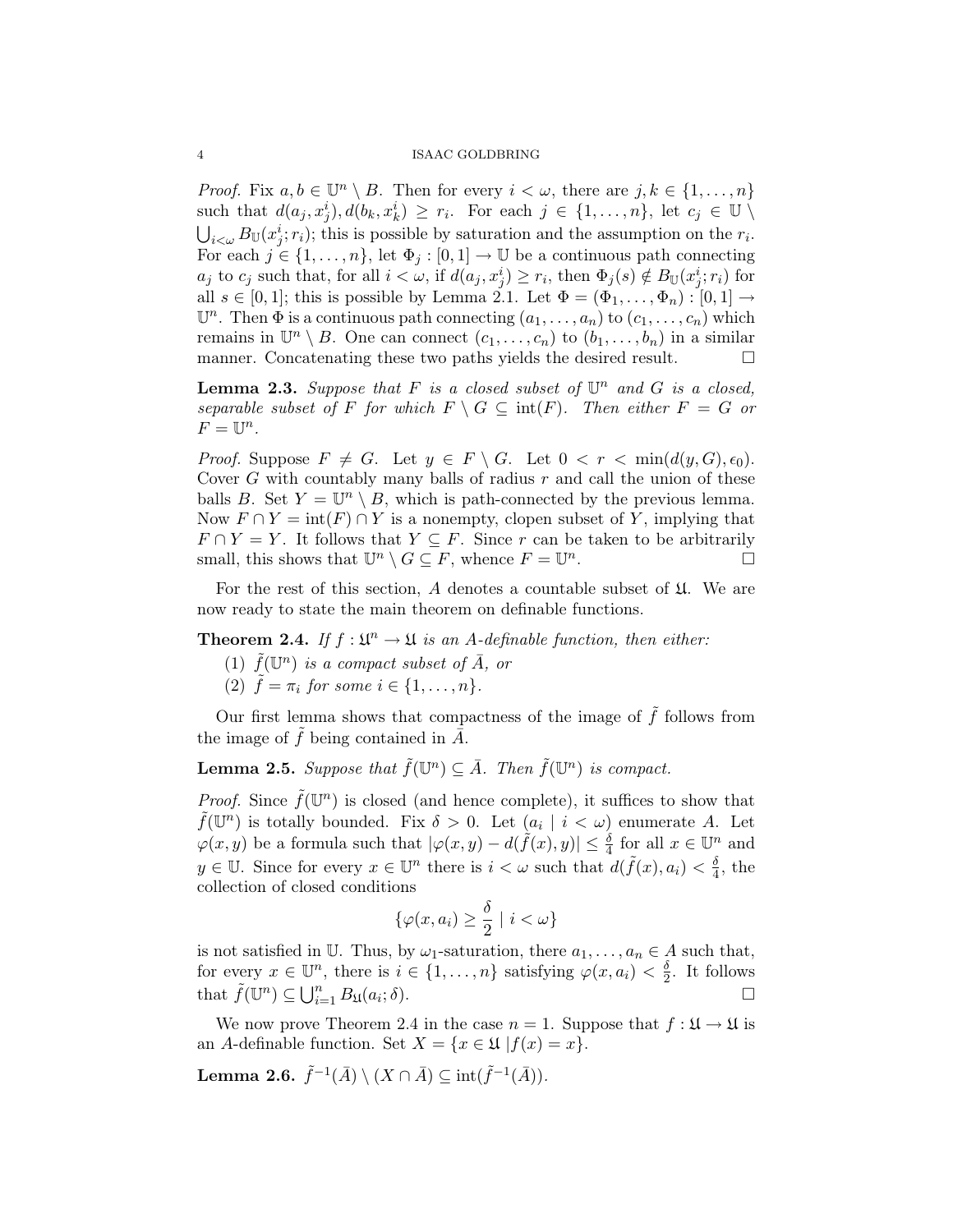*Proof.* Suppose that  $x \in \mathbb{U}$  is such that  $\tilde{f}(x) \in \overline{A}$  and  $\tilde{f}(x) \neq x$ . Let  $r = d(\tilde{f}(x), x) > 0$ . Let  $\delta = \min\{\frac{r}{2}\}$  $\{\frac{r}{2}, \Delta(\frac{r}{2})\}.$  Suppose  $y \in \mathbb{U}$  is such that  $d(x, y) < \delta$ . Then  $d(\tilde{f}(x), \tilde{f}(y)) \leq \frac{r}{2}$  $\sum_{i=1}^{r}$  Suppose that  $\tilde{f}(y) = y$ . Then

$$
d(x, \tilde{f}(x)) \le d(x, y) + d(y, \tilde{f}(x)) < \frac{r}{2} + \frac{r}{2} = r,
$$

a contradiction. Hence  $\tilde{f}(y) \in \bar{A}$ , finishing the proof of the lemma.

By Lemmas 2.3 and 2.6, it follows that either  $\tilde{f}^{-1}(\bar{A}) = X \cap \bar{A}$ , in which case  $\tilde{f} = id_{\mathbb{U}},$  or  $\tilde{f}^{-1}(\bar{A}) = \mathbb{U}$ . Hence, Theorem 2.4 holds for one-variable functions.

We now prove Theorem 2.4 by induction on n. Suppose that  $f: \mathfrak{U}^n \to \mathfrak{U}$ is an A-definable function, where  $n > 1$ , and suppose that the conclusion of Theorem 2.4 holds for definable functions of  $n-1$  variables.

First observe that  $\mathbb{U} \setminus \mathfrak{U}$  is path-connected. Indeed, given  $a, b \in \mathbb{U} \setminus \mathfrak{U}$ , we can find  $\epsilon > 0$  such that  $d(a, \mathfrak{U}), d(b, \mathfrak{U}) \geq \epsilon$ . Let B be the union of countably many open balls of radius  $\epsilon$  which cover  $\mathfrak{U}$ . Then by Lemma 2.1, we can connect a and b by a path which remains in  $\mathbb{U}\setminus B$  and hence in  $\mathbb{U}\setminus\mathfrak{U}$ . It follows that  $(\mathbb{U} \setminus \mathfrak{U})^n$  is path-conncted. Let us also observe that  $\mathbb{U} \setminus \mathfrak{U}$  is dense in U. Indeed, let  $x \in \mathfrak{U}$  and  $\epsilon > 0$ . Since  $B_{\mathbb{U}}(x;\epsilon)$  is not separable while  $B_{\mathfrak{U}}(x; \epsilon)$  is separable, there is  $y \in \mathbb{U} \backslash \mathfrak{U}$  with  $d(x, y) < \epsilon$ . It then follows that  $(\mathbb{U}\setminus\mathfrak{U})^n$  is dense in  $\mathbb{U}^n$ .

Now suppose that  $x = (x_1, \ldots, x_n) \in (\mathbb{U} \setminus \mathfrak{U})^n$  and  $\tilde{f}(x) \in \overline{A}$ . Let  $\epsilon > 0$  be such that  $B_{\mathbb{U}}(x_i;\epsilon) \subseteq \mathbb{U} \setminus \mathfrak{U}$  for each  $i \in \{1,\ldots,n\}$ . Let  $\delta = \min(\frac{\epsilon}{2}, \Delta(\frac{\epsilon}{2}))$ . Then if  $y = (y_1, \ldots, y_n) \in \mathbb{U}^n$  is such that  $d(x, y) < \delta$ , then  $\tilde{f}(y) \in \overline{A}$ . Consequently,  $\tilde{f}^{-1}(\bar{A}) \cap (\mathbb{U} \setminus \mathfrak{U})^n \subseteq \text{int}(\tilde{f}^{-1}(A)).$  It follows that

$$
\tilde{f}^{-1}(\bar{A})\cap(\mathbb{U}\setminus\mathfrak{U})^n=\operatorname{int}(\tilde{f}^{-1}(\bar{A}))\cap(\mathbb{U}\setminus\mathfrak{U})^n
$$

is a clopen subset of  $(\mathbb{U}\setminus\mathfrak{U})^n$ , whence  $\tilde{f}^{-1}(\bar{A})\cap(\mathbb{U}\setminus\mathfrak{U})^n=\emptyset$  or  $(\mathbb{U}\setminus\mathfrak{U})^n$ .

Suppose first that  $\widetilde{f}^{-1}(\overline{A}) \cap (\mathbb{U} \setminus \mathfrak{U})^n = (\mathbb{U} \setminus \mathfrak{U})^n$ . Then since  $(\mathbb{U} \setminus \mathfrak{U})^n$  is dense in  $\mathbb{U}^n$ , we have that  $\widetilde{f}(\mathbb{U}^n) \subseteq \overline{A}$ . We may thus suppose that  $\widetilde{f}^{-1}(\overline{A}) \cap$  $(\mathbb{U}\setminus\mathfrak{U})^n=\emptyset$ . It follows that, for every  $x=(x_1,\ldots,x_n)\in(\mathbb{U}\setminus\mathfrak{U})^n$ , there is  $i \in \{1, \ldots, n\}$  such that  $\tilde{f}(x) = x_i$ . Since  $(\mathbb{U} \setminus \mathfrak{U})^n$  is dense in  $\mathbb{U}^n$ , it follows that:

(†) for each  $x \in \mathbb{U}^n$ , there is  $i \in \{1, ..., n\}$  such that  $\tilde{f}(x) = x_i$ .

For  $a \in \mathfrak{U}^{n-1}$ , consider the Aa-definable function  $f_a : \mathfrak{U} \to \mathfrak{U}$  given by  $f_a(b) = f(a, b)$ . Note that the natural extension  $\tilde{f}_a : \mathbb{U} \to \mathbb{U}$  satisfies  $\tilde{f}_a(b) =$  $f(a, b)$  for all  $b \in \mathbb{U}$ . Since we know Theorem 2.4 holds for one-variable functions, we have that either  $\widetilde{f}_a = id_{\mathbb{U}}$  or  $\widetilde{f}_a(\mathbb{U}) \subseteq \overline{Aa}$ .

**Lemma 2.7.** Let  $Y = \{a \in \mathfrak{U}^{n-1} \mid \tilde{f}_a = \text{id}_{\mathbb{U}}\}$ . Then  $Y = \emptyset$  or  $\mathfrak{U}$ .

*Proof.* Clearly Y is a closed subset of  $\mathfrak{U}^{n-1}$ . We now show that Y is also an open subset of  $\mathfrak{U}^{n-1}$ , from which the lemma follows using the connectedness of  $\mathfrak{U}^{n-1}$ . Take  $\epsilon > 0$  such that the closed  $\epsilon$ -neighborhood of  $\mathfrak{U}$  in  $\mathbb U$  does not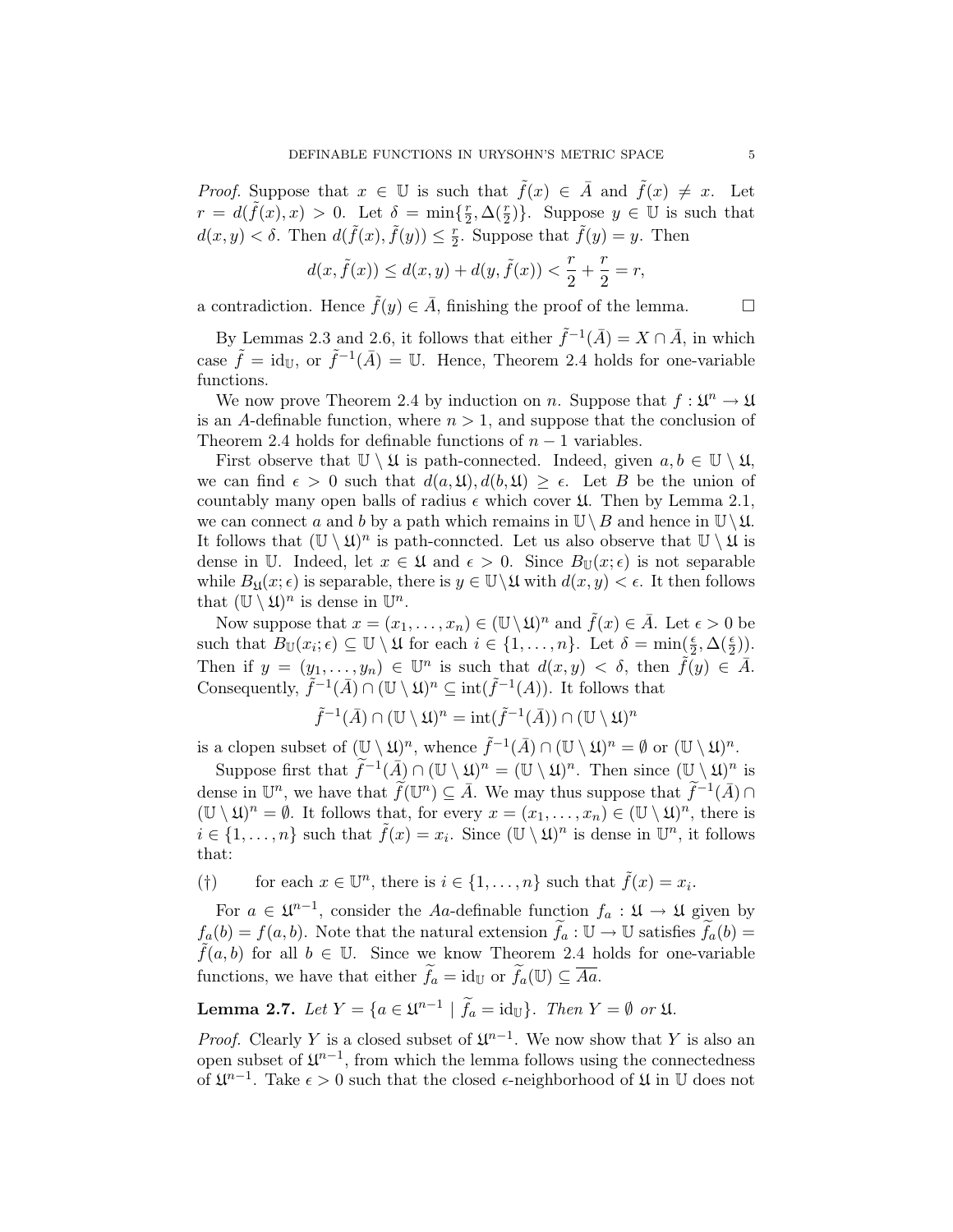equal U; such an  $\epsilon$  exists since U is not separable. Let  $\delta = \Delta(\epsilon)$ . Suppose  $a \in Y$  and  $b \in \mathfrak{U}^{n-1}$  is such that  $d(a, b) < \delta$ . Then

$$
d(x, \widetilde{f}_b(x)) = d(\widetilde{f}(a, x), \widetilde{f}(b, x)) \le \epsilon
$$

for all  $x \in \mathbb{U}$ . This prevents  $\widetilde{f}_b(\mathbb{U}) \subseteq \overline{Ab} \subseteq \mathfrak{U}$ , whence  $\widetilde{f}_b = id_{\mathbb{U}}$ .

By the previous lemma, if there is  $a \in \mathfrak{U}^{n-1}$  such that  $\widetilde{f}_a = id_{\mathbb{U}}$ , then  $f = \pi_n \upharpoonright \mathfrak{U}^n$ , whence  $\tilde{f} = \pi_n$  and the proof of Theorem 2.4 would be complete. We may thus suppose that  $\widetilde{f}_a(\mathbb{U}) \subseteq \overline{Aa}$  for all  $a \in \mathfrak{U}^{n-1}$ . Now fix  $a = (a_1, \ldots, a_{n-1}) \in \mathfrak{U}^{n-1}$  and  $b \in \mathbb{U} \setminus \mathfrak{U}$ . We know that  $\widetilde{f}_a(b) \in \overline{Aa}$  and, by (†),  $\tilde{f}(a, b) \in \{a_1, \ldots, a_{n-1}, b\}$ . It follows that  $\tilde{f}_a(b) \in \{a_1, \ldots, a_{n-1}\}$ . Since  $\mathbb{U} \setminus \mathfrak{U}$  is dense in  $\mathbb{U}$ , it follows that  $\widetilde{f}_a(\mathbb{U}) \subseteq \{a_1, \ldots, a_{n-1}\}$ . Since  $a \in \mathfrak{U}^{n-1}$ is arbitrary, it follows that:

$$
(\dagger\dagger) \text{ for each } a = (a_1,\ldots,a_{n-1}) \in \mathfrak{U}^{n-1}, \text{ we have } \widetilde{f}_a(\mathbb{U}) \subseteq \{a_1,\ldots,a_{n-1}\}.
$$

Now fix  $b \in \mathfrak{U}$  and consider the Ab-definable function  $f^b: \mathfrak{U}^{n-1} \to \mathfrak{U}$  given by  $f^{b}(a) = f(a, b)$ . By induction, either  $f^{b}(\mathfrak{U}^{n-1})$  is a relatively compact subset of  $\overline{Ab}$  or else there is  $i \in \{1, \ldots, n-1\}$  such that  $f^b(a) = a_i$  for all  $a = (a_1, \ldots, a_{n-1}) \in \mathfrak{U}^{n-1}$ . We cannot have the former option. Indeed, if  $f^{b}(\mathfrak{U}^{n-1})$  were relatively compact, then there would be  $c \in \mathfrak{U} \setminus f^{b}(\mathfrak{U}^{n-1})$ . But then  $f(c, c, \ldots, c, b) = c$  by (††), a contradiction. Thus there is (a unique)  $i \in \{1, ..., n-1\}$  such that  $f^{b}(a) = a_i$  for all  $a = (a_1, ..., a_{n-1}) \in \mathfrak{U}^{n-1}$ . For  $i = 1, \ldots, n - 1$ , set  $Y_i := \{b \in \mathfrak{U} \mid f^b(a) = a_i \text{ for all } a \in \mathfrak{U}^{n-1}\}.$  We have thus shown that  $\mathfrak U$  is the disjoint union of the closed sets  $Y_1, \ldots, Y_{n-1}$ , whence by the connectedness of  $\mathfrak{U}$ , there is  $i \in \{1, \ldots, n-1\}$  such that  $f(x) = x_i$  for all  $x = (x_1, \ldots, x_n) \in \mathfrak{U}^n$ . This finishes the proof of Theorem  $2.4$ 

Remark 2.8. Since compact sets are the analogue of finite sets in continuous logic, the first option in the conclusion of Theorem 2.4 is almost like saying that  $\hat{f}$  is piecewise constant. However, one must remember  $f(\mathbb{U})$  is also connected, so if  $\tilde{f}(\mathbb{U})$  is actually finite, then  $\tilde{f}$  is a constant function.

#### 3. Consequences of the Main Result

The main result on definable functions tells us that many functions are not definable. For example:

**Corollary 3.1.** If  $f : \mathfrak{U} \to \mathfrak{U}$  is a definable surjective/open/proper map, then  $f = id_{\mathfrak{U}}.$ 

Proof. The statements about definable surjective and proper maps are clear. To see why a definable open map must necessarily be the identity, it remains to observe that relatively compact subsets of  $\mathfrak U$  have empty interior.  $\Box$ 

Corollary 3.2. If  $f : \mathfrak{U} \to \mathfrak{U}$  is a definable isometric embedding, then  $f =$  $id_{\mathfrak{U}}$ .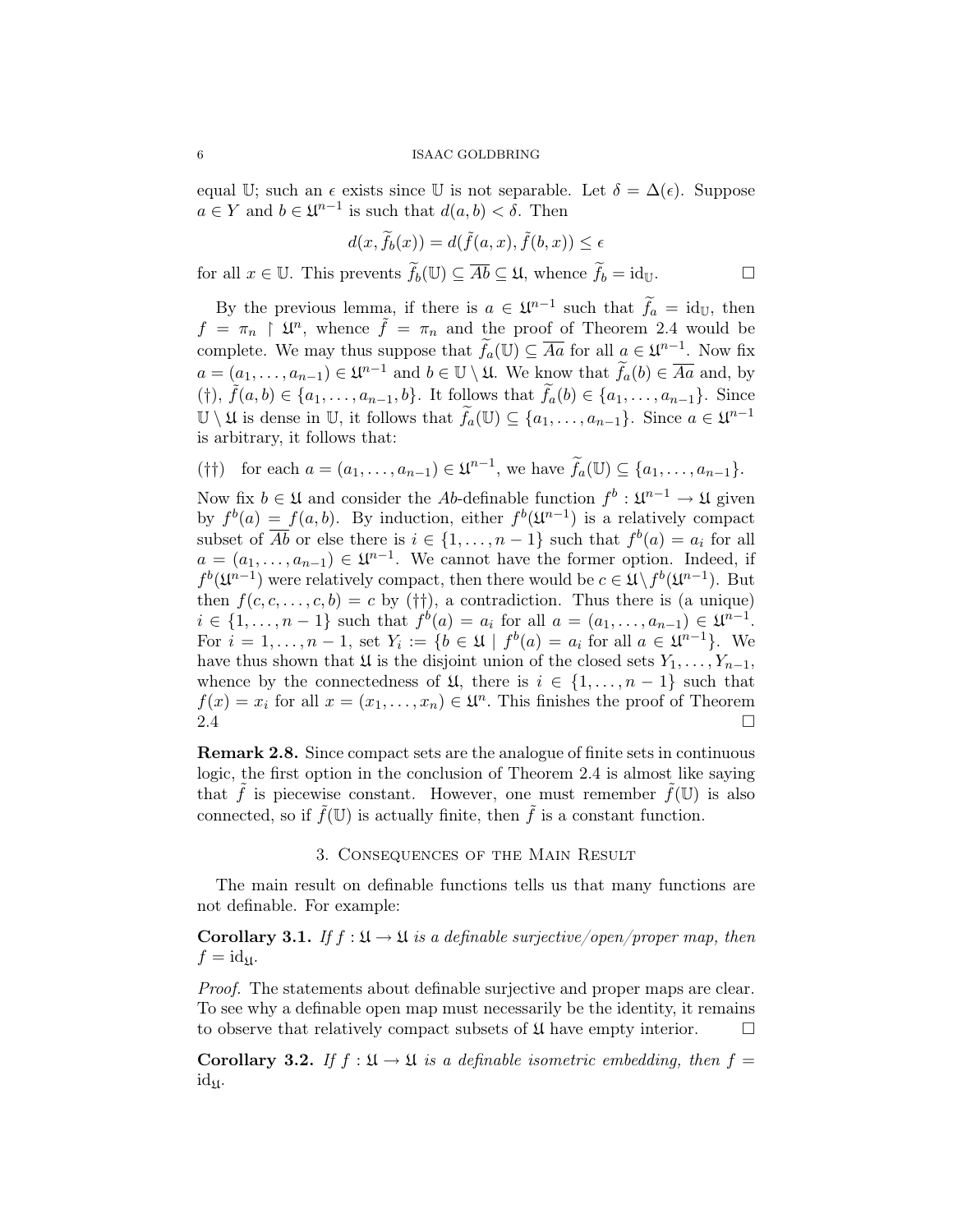We now expound on the significance of the previous corollary. There are many interesting isometric embeddings  $\mathfrak{U} \to \mathfrak{U}$ . For example, any isometry  $\phi$  between compact subsets C and C' of  $\mathfrak U$  can be extended to an isometry  $\Phi$ of  $\mathfrak{U}$ . The previous corollary shows that if  $\phi \neq \mathrm{id}_C$ , then  $\Phi$  is not definable.

Due to the homogeneity of  $\mathfrak{U}$ , there are many proper subsets of  $\mathfrak{U}$  isometric to  $\mathfrak{U}$ . For example, given any  $x_1, \ldots, x_n \in \mathfrak{U}$ , the set

Med
$$
(x_1,...,x_n)
$$
 = { $z \in \mathfrak{U} \mid d(z, x_i) = d(z, x_j)$  for all  $i, j = 1,..., n$ }

is isometric to  $\mathfrak U$ . Also, if M is any Polish subspace of  $\mathfrak U$  which is a *Heine*-*Borel* metric space (i.e. closed balls in M are compact) and  $R \in (0,1]$ , then

$$
\{x \in \mathfrak{U} \mid d(x, M) \ge R\}
$$

is isometric to  $\mathfrak U$ . (See [7] for proofs of all of the results mentioned in this paragraph.) The previous corollary shows that if  $Z$  is a proper subspace of  $\mathfrak U$  which is isometric to  $\mathfrak U$ , then any isometry  $\Phi : \mathfrak U \to Z$  is not definable.

On a related note, by the universality of  $\mathfrak{U}$ , for each  $n \geq 1$ , there is an isometric embedding  $\mathfrak{U}^n \to \mathfrak{U}$ . It was proven in Corollary 5.16(1) of [5] that, for all  $n \geq 2$ , there are no *definable* isometric embeddings  $\mathfrak{U}^n \to \mathfrak{U}$ .

Here is one more corollary of Theorem 2.4 with a topological flavor.

Corollary 3.3. If  $f : \mathfrak{U} \to \mathfrak{U}$  is a definable contraction mapping, then  $f(\mathfrak{U})$ is a relatively compact subset of  $\overline{A}$ .

The structure theorem for definable functions also gives us information on definable groups.

## Corollary 3.4. There are no definable group operations on U.

Proof. Indeed, a group operation is a function of two variables which is surjective but not equal to a projection function.

In particular, the group operation on  $\mathfrak U$  introduced by Vershik and Cameron which makes  $\mathfrak U$  into a monothetic Polish group (see [3]) is not definable.

Our next series of corollaries involve functions on  $\mathfrak U$  induced by functions on  $\ell^2$ . In [10], Uspenskij proved that  $\mathfrak U$  is homeomorphic to  $\ell^2$ . Let  $\Phi : \ell^2 \to \mathfrak U$ be a homeomorphism. Suppose  $F : \ell^2 \to \ell^2$  is a function. Define  $f : \mathfrak{U} \to \mathfrak{U}$ by  $f(x) = \Phi(F(\Phi^{-1}(x)))$  and call f the function *induced by* F.

**Corollary 3.5.** Suppose that  $F: \ell^2 \to \ell^2$  is a continuous, linear surjection. Suppose that the induced map is definable. Then  $F = id_{\ell^2}$ .

*Proof.* By the Open Mapping Theorem,  $F$ , and consequently the induced map, would be an open map.  $\square$ 

In particular, the function on  $\mathfrak U$  induced by multiplication by a fixed scalar is not definable. The next corollary is proven in a similar way.

**Corollary 3.6.** If  $x \in \ell^2 \setminus {\{\vec{0}\}}$ , then translation by x does not induce a definable function on U.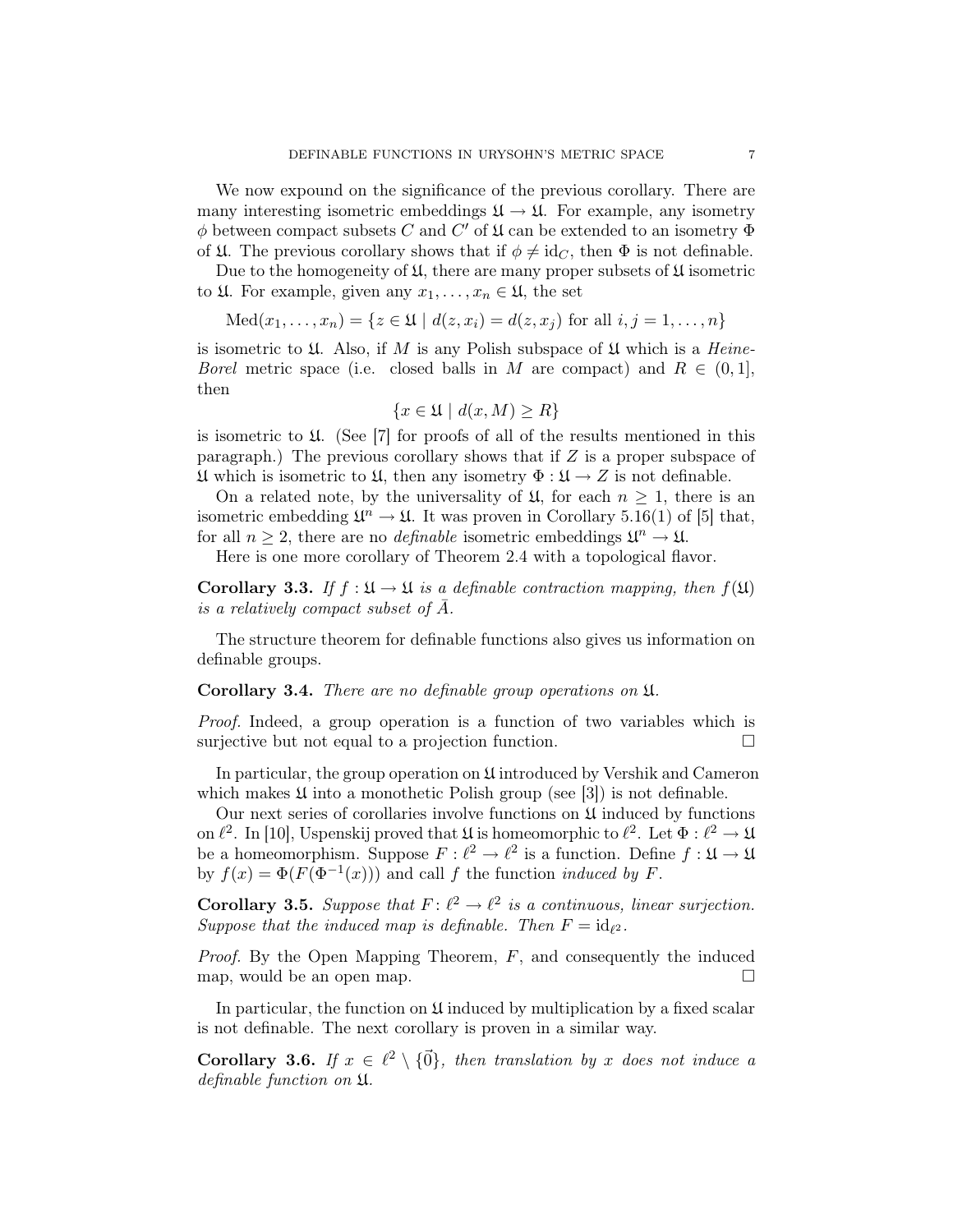## 8 ISAAC GOLDBRING

Recently, Melleray [8] proved that  $Iso(\mathfrak{U})$  is homeomorphic to  $\ell^2$ , and hence, combined with Uspenskij's result refererred to above,  $Iso(\mathfrak{U})$  is homeomorphic to  $\mathfrak{U}$ . Let  $\Psi : \text{Iso}(\mathfrak{U}) \to \mathfrak{U}$  be a homeomorphism. We can thus view the evaluation map  $(\phi, x) \mapsto \phi(x)$ : Iso $(\mathfrak{U}) \times \mathfrak{U} \to \mathfrak{U}$  as a map  $(\Psi(\phi), x) \mapsto \phi(x) \colon \mathfrak{U}^2 \to \mathfrak{U}$ . Let us call the latter map the *induced evalua*tion map.

Corollary 3.7. The induced evaluation map is never definable.

Proof. Since the induced evaluation map is surjective, we have that the induced evaluation map is either  $(\Psi(\phi), x) \mapsto \Psi(\phi)$  or  $(\Psi(\phi), x) \mapsto x$ . The former option implies that  $\Psi(\phi) = \phi(x)$  for all  $x \in \mathfrak{U}$ , contradicting the injectivity of  $\phi$ , while the latter option implies that  $\phi = id_{\mathfrak{U}}$  for all  $\phi \in Iso(\mathfrak{U}),$ again a contradiction.

We end this section with two results concerning the case that all elements of the defining parameterset A of f are fixed by f.

Corollary 3.8. Suppose that  $f: \mathfrak{U} \to \mathfrak{U}$  is A-definable,  $f(a) = a$  for all  $a \in A$ , and  $\overline{A}$  is not compact. Then  $f = id_{\mathfrak{U}}$ .

Corollary 3.9. Suppose that  $f: \mathfrak{U} \to \mathfrak{U}$  is A-definable,  $f(a) = a$  for all  $a \in A$ , and there is some separable metric space B containing  $\overline{A}$  as a closed subspace such that  $\overline{A}$  is not a retract of B. Then  $f = id_{\mathfrak{U}}$ .

*Proof.* By universality of  $\mathfrak{U}$ , we can realize B inside of  $\mathfrak{U}$ . If  $f \neq id_{\mathfrak{U}}$ , then  $f(\mathfrak{U}) = A$ , whence A is a retract of  $\mathfrak{U}$ , and hence of B.

As a specific instance of the previous corollary, we see that if  $f$  is  $A$ definable, where  $\bar{A} = S^n$ , the *n*-dimensional sphere, and  $f(a) = a$  for all  $a \in A$ , then  $f = id_{\mathfrak{U}}$ . Indeed,  $S<sup>n</sup>$  is not a retract of the closed  $(n + 1)$ dimensional unit ball  $B^{n+1}$ .

#### 4. The Case of Compact Range

In this section, we assume that  $f: \mathfrak{U}^n \to \mathfrak{U}$  is an A-definable function and  $\tilde{f}(\mathbb{U}^n)$  is a compact subset of  $\overline{A}$ . The goal of this section is to obtain further topological information about  $\tilde{f}(\mathbb{U}^n)$ . Since compact subsets of U have empty interior, we immediately have the following:

**Lemma 4.1.**  $\tilde{f}(\mathbb{U}^n)$  has no interior in  $\mathbb{U}$ .

Since  $\mathbb{U}^n$  is path-connected and the continuous image of a path-connected space is path-connected, we get

**Lemma 4.2.**  $\tilde{f}(\mathbb{U}^n)$  is path-connected.

In particular,  $\tilde{f}(\mathbb{U}^n)$  is connected, whence it is a *continuum*.

Corollary 4.3. If  $\bar{A}$  is totally disconnected, then  $\tilde{f}$  is a constant function.

The connectedness of  $\tilde{f}(\mathbb{U}^n)$  also immediately implies the following: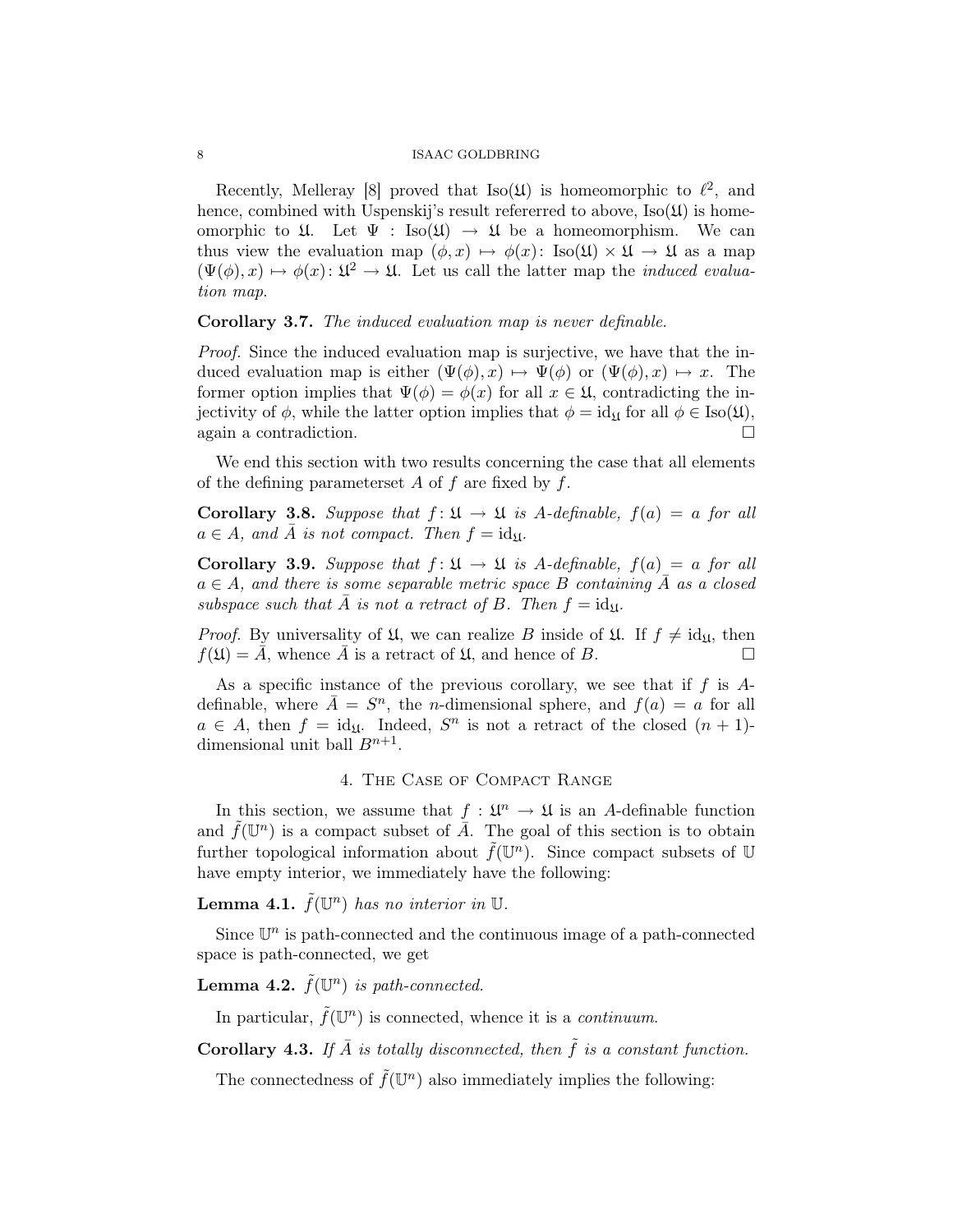**Corollary 4.4.** If  $\tilde{f}$  is not a constant function, then  $\tilde{f}(\mathbb{U}^n)$  is perfect.

Thus, we see that  $|\tilde{f}(\mathbb{U}^n)| = 1$  or  $2^{\aleph_0}$ . We now investigate further the properties that  $\tilde{f}(\mathbb{U}^n)$  has as a continuum.

Recall the following two definitions from the theory of continua. First, a Peano space is a continuous image of the unit interval in a hausdorff space. Second, a continuum C is said to be *irreducible* if there are distinct  $x, y \in$ C such that no proper subcontinuum of C contains both x and y. If a continuum is not irreducible, then it is said to be reducible. The next lemma follows immediately from the path-connectedness of  $\tilde{f}(\mathbb{U}^n)$ .

# **Lemma 4.5.** Either  $\tilde{f}(\mathbb{U})$  is a Peano space or a reducible continuum.

It follows from the previous lemma and Corollaries 3-42 and 3-49 of [6] that if  $\tilde{f}(\mathbb{U}^n)$  is not a singleton, then it is *decomposable* as a continuum, meaning that it is the union of two proper subcontinua. Since the generic continuum is indecomposable (as the set of continuum homeomorphic to a certain indecomposable continuum, namely the *pseudo-arc*, is a dense  $G_{\delta}$ subspace of the space of continua), we see that  $\tilde{f}(\mathbb{U}^n)$  is a special kind of continuum.

If  $P$  is a property, we say that a continuum  $C$  has arbitrarily small subcontinua with property P if for any  $y \in C$  and any  $\epsilon > 0$ ,  $B_C(y; \epsilon)$  contains a subcontinuum of C with property P other than  $\{y\}$ .

**Lemma 4.6.** If  $\tilde{f}(\mathbb{U}^n)$  is not a singleton, then  $\tilde{f}(\mathbb{U}^n)$  has arbirarily small path-connected subcontinua.

*Proof.* Suppose that  $C := \tilde{f}(\mathbb{U}^n)$  doesn't have arbitrarily small path-connected subcontinua. Then there is  $y \in C$  and  $\epsilon > 0$  such that the only pathconnected subcontinuum of C contained in  $B_C(y; \epsilon)$  is  $\{y\}$ . Now suppose that  $x = (x_1, \ldots, x_n) \in \tilde{f}^{-1}(y)$  and  $\delta < \Delta(\frac{\epsilon}{2})$ . Then  $\tilde{f}(\overline{B}_{\mathbb{U}^n}(x;\delta))$  is a pathconnected subcontinuum of C contained in  $B_C(y; \epsilon)$ . Indeed,  $\overline{B}_{\mathbb{U}^n}(x; \delta)$  is a path-connected subset of U, whence its image under  $\tilde{f}$  is path-connected. Also, as U is a geodesic space,  $\bar{B}_{\mathbb{U}}(x_i;\delta)$  is a definable subset of U for each  $i \in \{1, \ldots, n\}$  (see Lemma 1.8.15 of [4]). Thus,  $\bar{B}_{\mathbb{U}^n}(x;\delta)$  is a cartesian product of definable sets, whence definable by Lemma 1.10 of [2]. Thus  $\tilde{f}(\bar{B}_{\mathbb{U}^n}(x;\delta))$  is a closed subset of C. It follows that  $\tilde{f}(\bar{B}_{\mathbb{U}^n}(x;\delta)) = \{y\}$  and hence  $\tilde{f}^{-1}(y)$  is a clopen subset of U. Thus  $\tilde{f}(\mathbb{U}^n) = \{y\}.$ 

It follows that if  $\tilde{f}(\mathbb{U}^n)$  is not a singleton, then  $\tilde{f}(\mathbb{U}^n)$  has arbitrarily small reducible subcontinua.

We end this section with two questions.

Question 4.7. Is it possible to improve our structure theorem to show that if  $f: \mathfrak{U}^n \to \mathfrak{U}$  is a definable function, then either f is a projection function or else  $f$  is constant? Said another way, is it impossible to find a non-degenerate continuum  $C$  with the properties mentioned above such that there is a definable function  $f: \mathfrak{U}^n \to \mathfrak{U}$  with  $\tilde{f}(\mathbb{U}^n) = C$ ?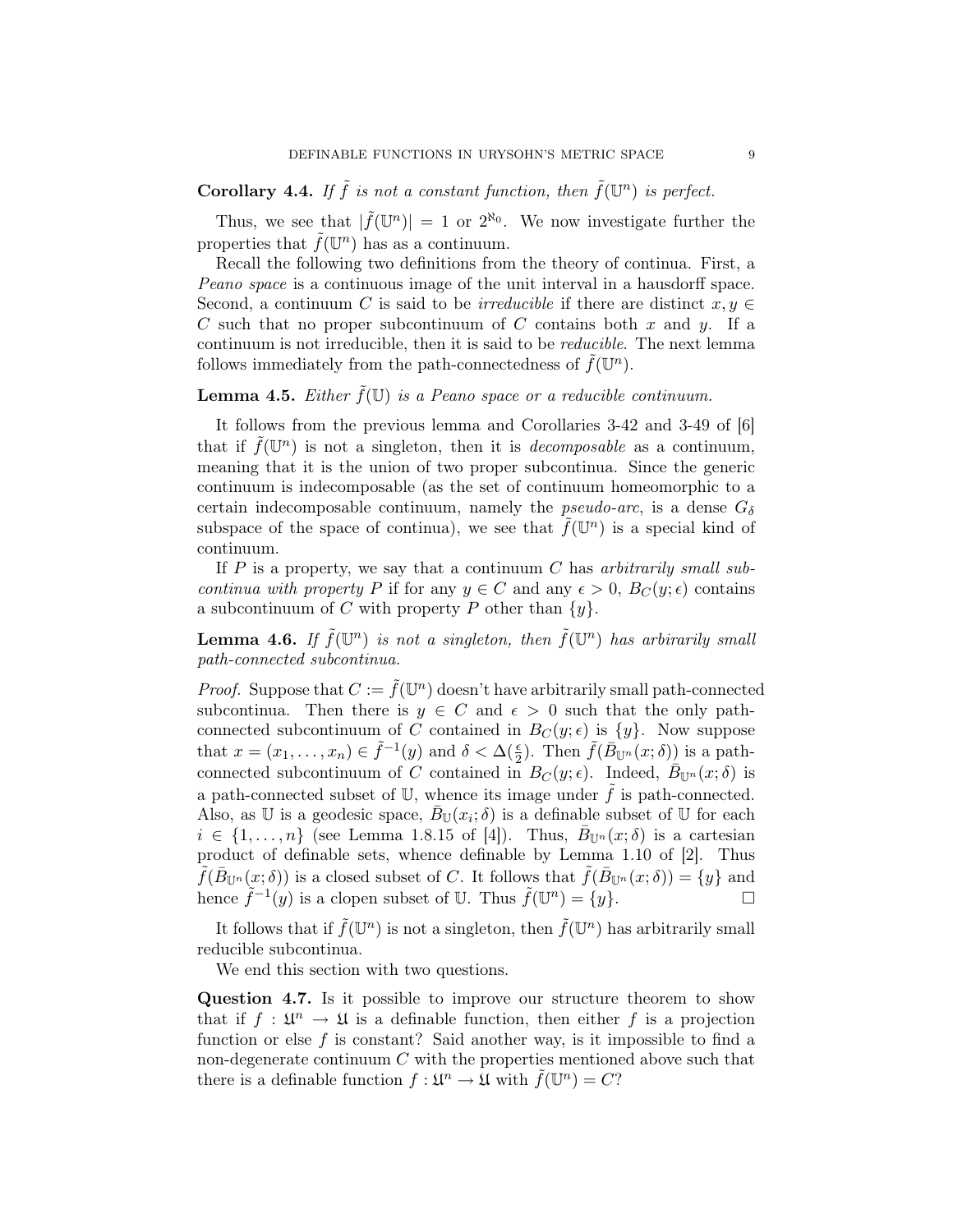Question 4.8. If  $f : \mathfrak{U} \to \mathfrak{U}$  is an injective definable map, must  $f = id_{\mathfrak{U}}?$ 

A few remarks are in order concerning the latter question. First, one must note that Theorem 2.4 does not yield an answer to Question 4.8. Indeed, it is possible to have a continuous, injective map  $\mathfrak{U} \to \mathfrak{U}$  with relatively compact image. Since  $\mathfrak U$  is homeomorphic to  $\ell^2$ , it suffices to construct a continuous, injective map  $\ell^2 \to \ell^2$  with relatively compact image. Here is an example of such a function, as was communicated to me by Jan van Mill. By Theorem 6.6.11 of [9],  $\ell^2$  is homeomorphic to  $\mathbb{R}^{\infty}$ , which is in turn homeomorphic to  $(0, 1)^\infty$ . This latter space is homeomorphic to a subspace of the *compact* Hilbert cube  $[0, 1]^\infty$ , which itself is homeomorphic to a subspace of  $\ell^2$  via the map  $(x_n) \mapsto (x_n)$ . The composition of these maps yields the desired example.

However, Theorem 2.4 yields a positive answer to Question 4.8 in the case that the parameters at A defining  $f$  is totally disconnected. In this case, the answer to Question 4.7 is affirmative and an affirmative answer to Question 4.7 yields an affirmative answer to Question 4.8. It follows from this that there are no A-definable injective maps  $f: \mathfrak{U}^n \to \mathfrak{U}$  for  $n \geq 2$  and A totally disconnected. The aforementioned result generalizes Corollary 5.16(2) of [5], which has the stronger assumption that  $A$  is finite.

In connection with Question 4.8, one can prove the following:

**Proposition 4.9.** If  $\tilde{f} : \mathbb{U} \to \mathbb{U}$  is injective, then  $\tilde{f} = id_{\mathbb{U}}$ .

*Proof.* One first observes that if C is the complement of an open ball  $B_{\mathbb{U}}(e; r)$ in U, then C is definable over  $\{e\}$ . This fact has already been observed by Carlisle and Point for geodesic metric spaces with the prolongation property for geodesics, but since it has yet to appear in the literature, we provide a proof here. Set  $\phi(x, y) := d(x, y) + (r - d(y, e))$ . (Here,  $a + b = \min(a + b, 1)$ ) and  $a - b = \max(a - b, 0)$ .) Observe that  $\phi(x, y) = d(x, y)$  for  $y \in C$ . We next claim that  $\phi(x, y) \geq d(x, C)$  for  $y \notin C$ . If we are successful in proving this, then it follows that  $d(x, C) = \inf_y \phi(x, y)$ , proving that C is  $\{e\}$ -definable. Suppose  $r_0 := d(e, y) < r$ . Let  $\Phi : [0, r] \to \mathbb{U}$  be an isometry such that  $\Phi(0) = e$  and  $\Phi(r_0) = y$ . Set  $y' := \Phi(r) \in C$ . Then  $d(x, C) \leq d(x, y') \leq d(x, y) + d(y, y') = d(x, y) + (r - d(y, e)) = \phi(x, y)$ . (One should note that the definability of C also follows the strong  $\aleph_0$ -categoricity of Th $(\mathfrak{U})$ , which yields that a closed subset C of U is definable over a finite  $A \subseteq \mathbb{U}$  if and only if C is invariant under all automorphisms of  $\mathbb{U}$  which fix A.)

Again suppose that  $C$  is the complement of an open ball in  $U$ . Then the preceding paragraph implies that  $\tilde{f}(C)$  is a closed subset of U. Since  $\tilde{f}$ is injective, this implies that  $\tilde{f}$  is a closed map, whence it is a topological embedding. It follows from Theorem 2.4 that  $f = id_{\mathbb{U}}$ .

A quicker, but less elementary, way of proving the preceding proposition would be to use the machinery of  $U^{\mathrm{b}}$ -rank for continuous rosy theories as developed in [5]. Indeed, if  $\tilde{f}$  is injective, then  $U_{\text{real}}^{\text{b}}(\mathbb{U}) = U_{\text{real}}^{\text{b}}(\tilde{f}(\mathbb{U}))$ . It is